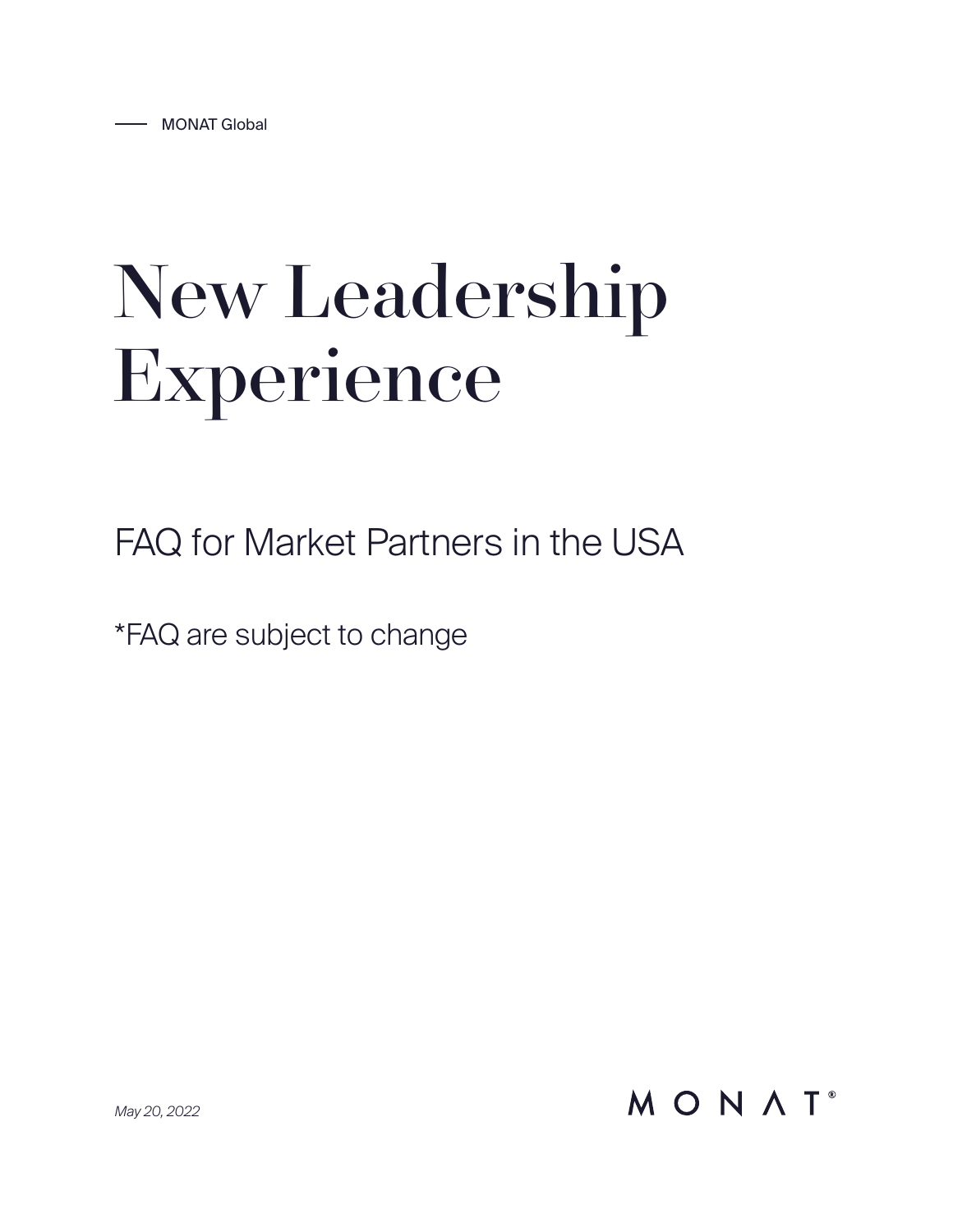## Q: WHO IS ELIGIBLE FOR THE NEW LEADERSHIP EXPERIENCE?

A: All USA, Canadian, and European Market Partners who meet the following requirements between January 1–June 30, 2022, are eligible to participate\*:

- a) Market Partners who are Managing Market Builder–Managing Market Mentor as of January 1, 2022, must be paid as their career rank for four out of six months. They must also build three blocks cumulatively within those six months.
- b) Market Partners who rank advance for the first time or re-rank to MMB, AMM, MM, or MMM at any time during the qualification period, maintain paid-as rank according to the chart below, and build three blocks cumulatively in those six months will qualify.

| New MMB-MMM in January 2022  | Maintain paid-as rank 3 out of the 5 remaining<br>qualification months (February-June) + Build 3 blocks |
|------------------------------|---------------------------------------------------------------------------------------------------------|
| New MMB-MMM in February 2022 | Maintain paid-as rank 3 out of the 4 remaining<br>qualification months (March-June) + Build 3 blocks    |
| New MMB-MMM in March 2022    | Maintain paid-as rank 2 out of the 3 remaining<br>qualification months (April-June) + Build 3 blocks    |
| New MMB-MMM in April 2022    | Maintain paid-as rank 1 out of the 2 remaining<br>qualification months (May-June) + Build 3 blocks      |
| New MMB-MMM in May 2022      | Maintain paid-as rank through June + Build 3 blocks                                                     |
| New MMB-MMM in June 2022     | Must have also built 3 blocks                                                                           |

\*Achiever must not have previously attended a New Leadership Experience event to be eligible.

\*VIPs enrolled as part of your blocks must have an active Flexship. For a VIP enrollment to be eligible, the VIP must have an active Flexship through the 15th of the month following the enrollment.

## Q: WHEN AND WHERE WILL THE NEW LEADERSHIP EXPERIENCE TAKE PLACE?

A: The New Leadership Experience will take place in Miami, Florida July 22–24, 2022.

## Q: WHEN WILL I KNOW I HAVE QUALIFIED, AND WHAT STEPS DO I NEED TO TAKE TO CONFIRM MY ATTENDANCE?

A: After the qualification period has ended, if you are in good standing (in compliance) with the company, you'll receive an email invitation within the first week of July with details about your flight and instructions on the next steps you need to take. A \$150 USD fee will be added at registration to lock in your spot. This fee is nonrefundable.

#### Q: WHAT CAN WE EXPECT FROM THE NEW LEADERSHIP EXPERIENCE?

A: Market Partners can expect a day and a half of exclusive training with Field and Corporate Leaders, sales and trust expert, Todd Duncan, and a tour of the MONAT distribution center.

#### Q: MAY I BRING MY PARTNER OR SPOUSE?

A: Yes; however, your guest must pay for their own flight and a \$150 USD registration fee. Your guest cannot be a Market Partner.

#### Q: WHAT IS INCLUDED IN THE NEW LEADERSHIP EXPERIENCE?

A: For those who qualify, the experience includes a round-trip flight to Miami, Florida from their home airport, some meals, and two-night hotel accommodations, as well as ground transportation to and from the distribution center.

# Q: IF I EARNED THE TRIP IN FEBRUARY 2022 AND ATTENDED THE EVENT, AM I ELIGIBLE TO ATTEND THIS ONE AS WELL IF I EARN IT?

A: No. Market Partners can only attend the New Leadership Experience once. If an MP qualifies but is not be able to attend the upcoming trip, they will have to re-qualify for the next one — should there be another.